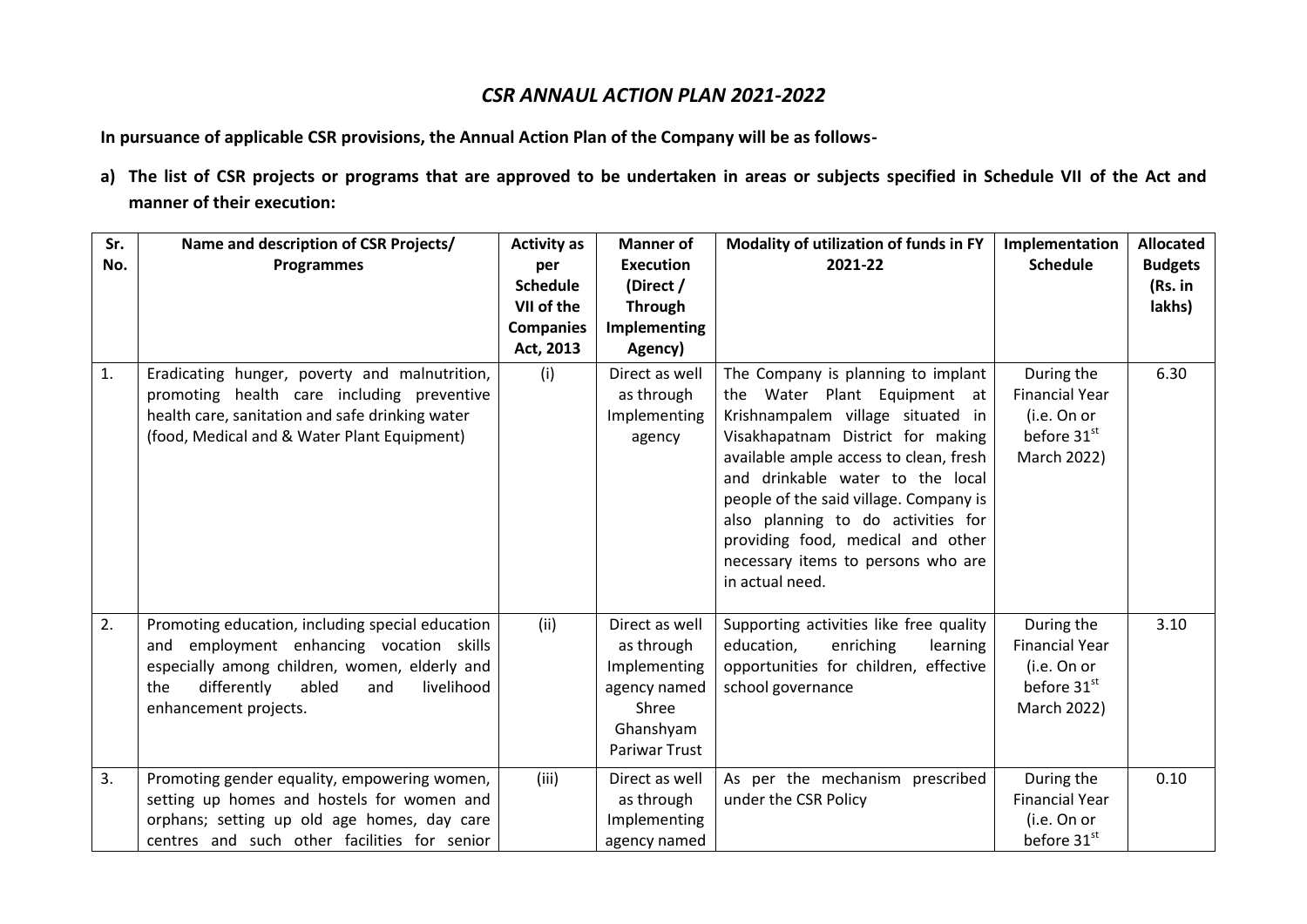|    | citizens and measures for reducing inequalities<br>faced by socially and economically backward<br>groups.<br>(old age homes)                                                                                                                                                                                                                                                                                 |       | Shree<br>Ghanshyam<br>Pariwar Trust                                                                        |                                                                                                                    | March 2022)                                                                                  |       |
|----|--------------------------------------------------------------------------------------------------------------------------------------------------------------------------------------------------------------------------------------------------------------------------------------------------------------------------------------------------------------------------------------------------------------|-------|------------------------------------------------------------------------------------------------------------|--------------------------------------------------------------------------------------------------------------------|----------------------------------------------------------------------------------------------|-------|
| 4. | Ensuring<br>environmental<br>sustainability,<br>ecological balance, protection of flora and fauna,<br>animal welfare, agroforestry, conservation of<br>natural resources and maintaining quality of<br>soil, air and water including contribution to the<br>Clean Ganga Fund set-up by the Central<br>Government for rejuvenation of river Ganga.<br>(Environmental Sustainability and<br>Animal<br>Welfare) | (iv)  | Direct as well<br>as through<br>Implementing<br>agency named<br>Shree<br>Ghanshyam<br><b>Pariwar Trust</b> | As per the mechanism prescribed<br>under the CSR Policy                                                            | During the<br><b>Financial Year</b><br>(i.e. On or<br>before 31st<br>March 2022)             | 1.00  |
| 5. | measures for the benefit of armed forces<br>veterans, war widows and their dependents,<br>Central Armed Police Forces (CAPF) and Central<br>Para Military Forces (CPMF) veterans, and their<br>dependents including widows                                                                                                                                                                                   | (vi)  | Direct as well<br>as through<br>Implementing<br>agency named<br>Shree<br>Ghanshyam<br>Pariwar Trust        | As per the mechanism prescribed<br>under the CSR Policy                                                            | During the<br><b>Financial Year</b><br>(i.e. On or<br>before 31st<br>March 2022)             | 2.00  |
| 6. | Training to promote rural sports, nationally<br>recognized sports, paralympic sports and olympic<br>sports                                                                                                                                                                                                                                                                                                   | (vii) | Direct as well<br>as through<br>Implementing<br>agency named<br>Shree<br>Ghanshyam<br>Pariwar Trust        | As per the mechanism prescribed<br>under the CSR Policy                                                            | During the<br><b>Financial Year</b><br>(i.e. On or<br>before 31 <sup>st</sup><br>March 2022) | 0.50  |
| 7. | Rural development projects                                                                                                                                                                                                                                                                                                                                                                                   | (x)   | Direct as well<br>as through<br>Implementing<br>agency named<br>Shree<br>Ghanshyam<br>Pariwar Trust        | As per the mechanism prescribed<br>under the CSR Policy                                                            | During the<br><b>Financial Year</b><br>(i.e. On or<br>before 31st<br>March 2022)             | 2.00  |
| 8. | CSR Expense for Ongoing project<br>(Haraniyav School Project)                                                                                                                                                                                                                                                                                                                                                | (ii)  | Through<br>Implementing<br>agency named                                                                    | The Company is planning to construct<br>the rooms for school building (i.e.<br>construction of some class rooms on | Ongoing project<br>(To be<br>implemented                                                     | 35.00 |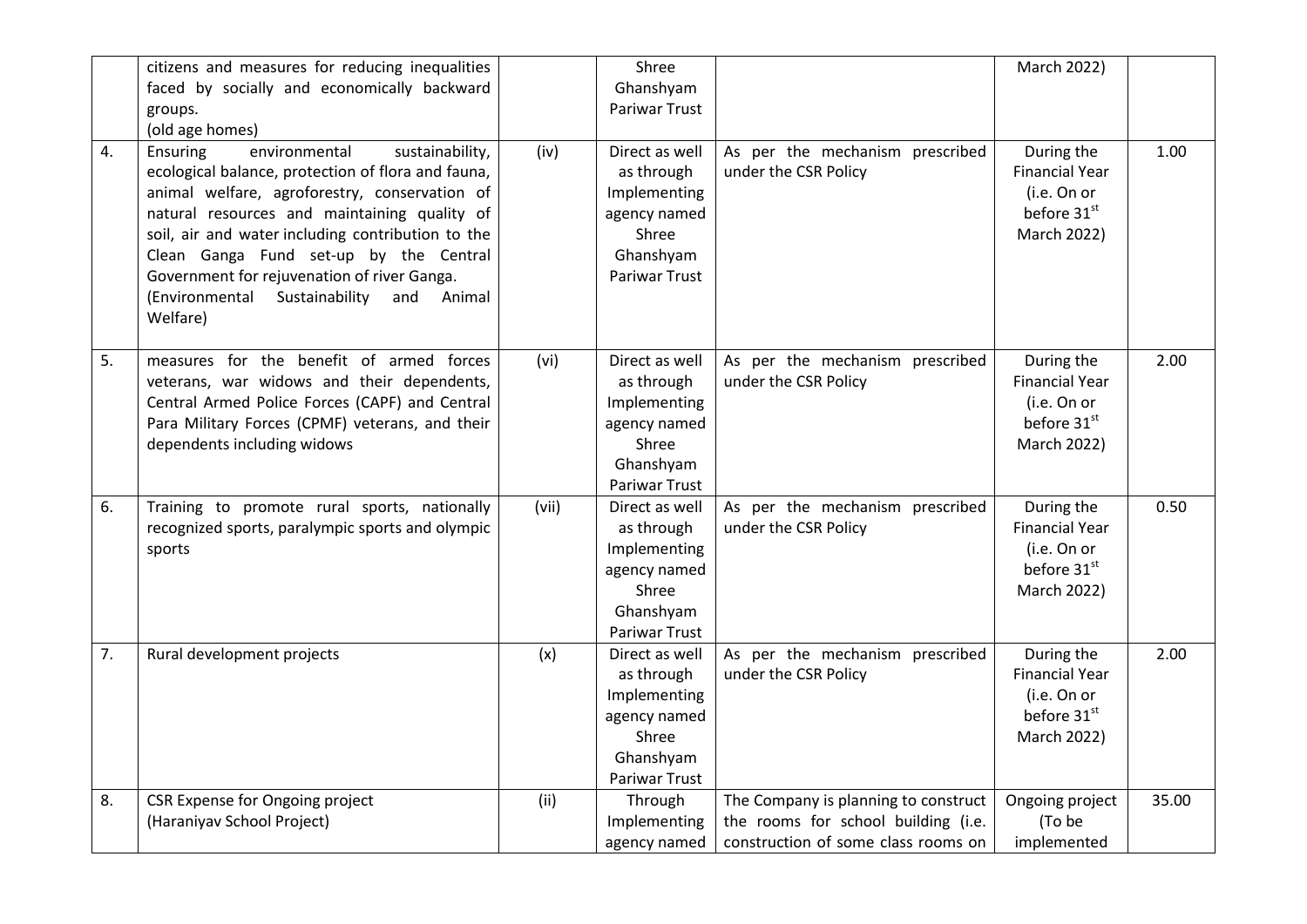|  | Shree         | Harniyav Primary school situated at                       | throughout the |       |
|--|---------------|-----------------------------------------------------------|----------------|-------|
|  | Ghanshyam     | Harniyav village, near Ahmedabad,   FY and expected       |                |       |
|  | Pariwar Trust | Gujarat) for making available the $\vert$ to be completed |                |       |
|  |               | Secondary and Higher secondary before end of FY           |                |       |
|  |               | education to needy<br>students.                           | 2023)          |       |
|  |               | However, the construction<br>ot -                         |                |       |
|  |               | building on the Land will be through                      |                |       |
|  |               | implementing agency.                                      |                |       |
|  |               |                                                           | <b>TOTAL</b>   | 50.00 |

#### **Note:**

- (i) For the above ongoing project, the bifurcation of expected project cost is approximately Rs. 35 Lacs.
- (ii) The allocated budgets against each area is tentative based on projections, the actual spends may vary as the projects get fine-tuned during discussions with implementing agency(ies).
- (iii) Company will continue to carry out other CSR Activities / programs / projects as covered under schedule VII of the Companies Act, 2013 during the FY 2021-22 and thereafter either directly or through implementing agency namely Shree Ghanshyam Parivar Trust or any other approved trust or combination of all.

## **b) The modalities of utilization of funds for the projects or programmes or activities:**

- I. The CSR budget will be fixed in accordance with the provisions of the Companies Act, 2013, Rules framed thereunderand the CSR Policy framed by the Company;
- II. The budget will not be less than 2% of the average net profits of the Company during the three immediately preceding financial years;
- III. The CSR budget will be spent on CSR activities which will be approved by the Board on the recommendation of the CSR Committee;
- IV. The funds shall be disbursed in phased manner depending upon the nature of the projects or programmes;